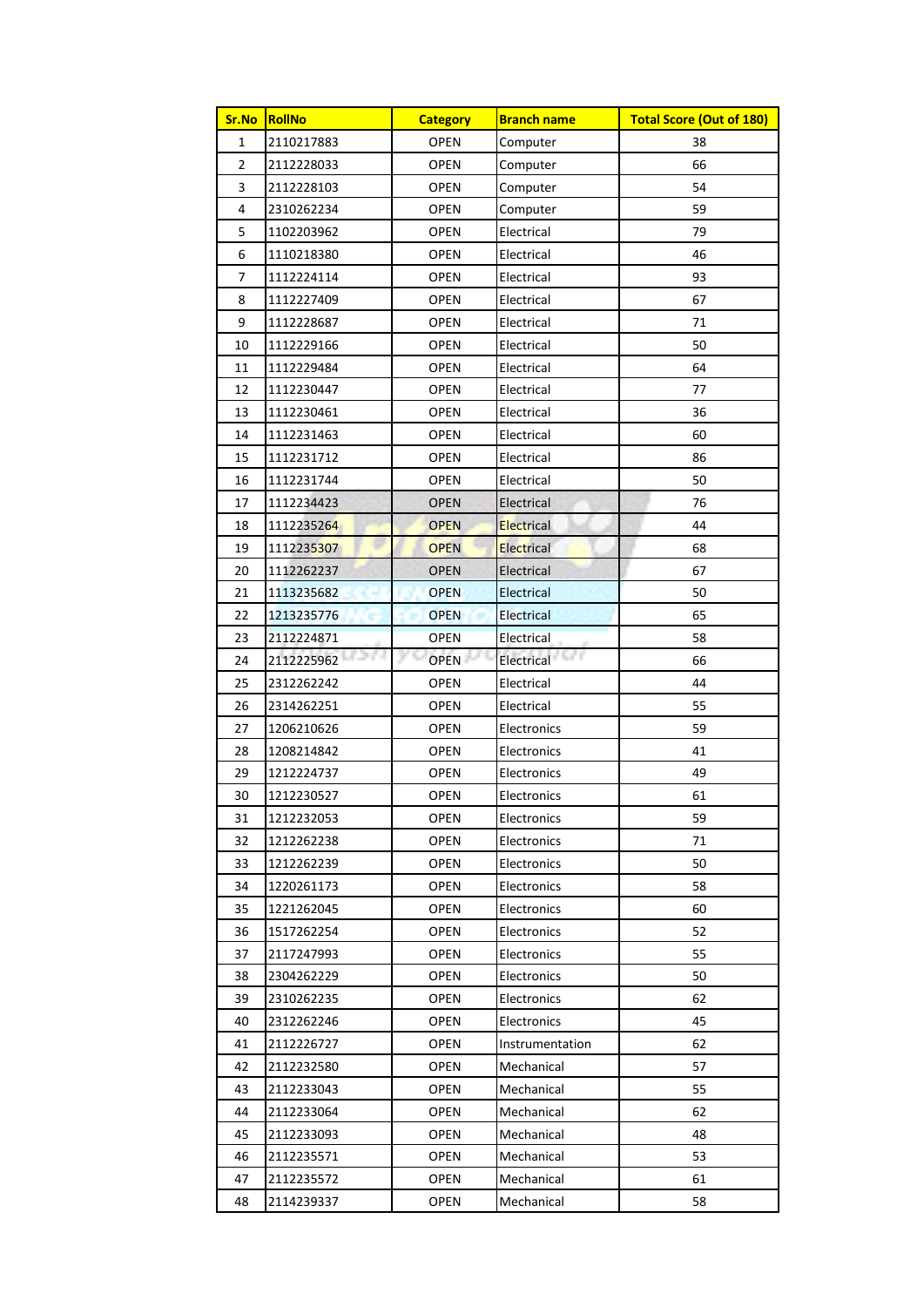| 49             | 2209217193          | <b>OPEN</b>     | Mechanical         | 59                              |
|----------------|---------------------|-----------------|--------------------|---------------------------------|
| 50             | 2209217234          | <b>OPEN</b>     | Mechanical         | 60                              |
| 51             | 2210217913          | <b>OPEN</b>     | Mechanical         | 73                              |
| 52             | 2210217920          | OPEN            | Mechanical         | 60                              |
| 53             | 2212225415          | <b>OPEN</b>     | Mechanical         | 57                              |
| 54             | 2212226174          | <b>OPEN</b>     | Mechanical         | 57                              |
| 55             | 2212229424          | <b>OPEN</b>     | Mechanical         | 43                              |
| 56             | 2212231122          | <b>OPEN</b>     | Mechanical         | 57                              |
| 57             | 2310262233          | <b>OPEN</b>     | Mechanical         | 72                              |
| 58             | 2412262248          | <b>OPEN</b>     | Mechanical         | 53                              |
| Sr.No          | <b>RollNo</b>       | <b>Category</b> | <b>Branch name</b> | <b>Total Score (Out of 180)</b> |
| $\mathbf{1}$   | 2112228153          | OBC             | Computer           | 49                              |
| $\overline{2}$ | 1112230478          | OBC             | Electrical         | 75                              |
| 3              | 1112233241          | OBC             | Electrical         | 59                              |
| 4              | 1112262236          | OBC             | Electrical         | 56                              |
| 5              | 1121261942          | OBC             | Electrical         | 21                              |
| 6              | 2112225057          | OBC             | Electrical         | 42                              |
| 7              | 2112225965          | OBC             | Electrical         | 54                              |
| 8              | 2312262240          | OBC             | Electrical         | 43                              |
| 9              | 1209216601          | <b>OBC</b>      | <b>Electronics</b> | 55                              |
| 10             | 1209216659          | <b>OBC</b>      | <b>Electronics</b> | 69                              |
| 11             | 1212225913          | OBC             | <b>Electronics</b> | 61                              |
| 12             | 1212229741          | <b>OBC</b>      | <b>Electronics</b> | 58                              |
| 13             | 1212232495<br>×.    | <b>OBC</b>      | <b>Electronics</b> | 57                              |
| 14             | 1214238522          | OBC             | Electronics        | 53                              |
| 15             | ra na<br>1214238740 | уQ<br>OBC       | Electronics        | 50                              |
| 16             | 2306262230          | OBC             | Electronics        | 77                              |
| 17             | 2109216850          | OBC             | Instrumentation    | 77                              |
| 18             | 2112232673          | OBC             | Mechanical         | 59                              |
| 19             | 2112232882          | OBC             | Mechanical         | 64                              |
| 20             | 2112232967          | OBC             | Mechanical         | 58                              |
| 21             | 2112233003          | OBC             | Mechanical         | 53                              |
| 22             | 2112233041          | OBC             | Mechanical         | 49                              |
| 23             | 2114238928          | OBC             | Mechanical         | 52                              |
| 24             | 2212226166          | OBC             | Mechanical         | 57                              |
| 25             |                     |                 |                    |                                 |
| 26             | 2212228364          | OBC             | Mechanical         | 66                              |
|                | 2212229425          | OBC             | Mechanical         | 76                              |
| 27             | 2302262227          | OBC             | Mechanical         | 34                              |
| 28             | 2312262241          | OBC             | Mechanical         | 51                              |
| 29             | 2312262245          | OBC             | Mechanical         | 53                              |
| Sr.No          | <b>RollNo</b>       | <b>Category</b> | <b>Branch name</b> | <b>Total Score (Out of 180)</b> |
| $\mathbf{1}$   | 2110217762          | SC              | Computer           | 74                              |
| $\overline{2}$ | 1112231804          | SC              | Electrical         | 102                             |
| 3              | 1112234421          | SC              | Electrical         | 56                              |
| 4              | 1212232464          | SC              | Electronics        | 68                              |
| 5              | 1212234654          | SC              | Electronics        | 52                              |
| 6              | 1212234841          | SC              | Electronics        | 49                              |
| 7              | 2312262244          | SC              | Electronics        | 61                              |
| 8              | 2315262252          | SC              | Electronics        | 54                              |